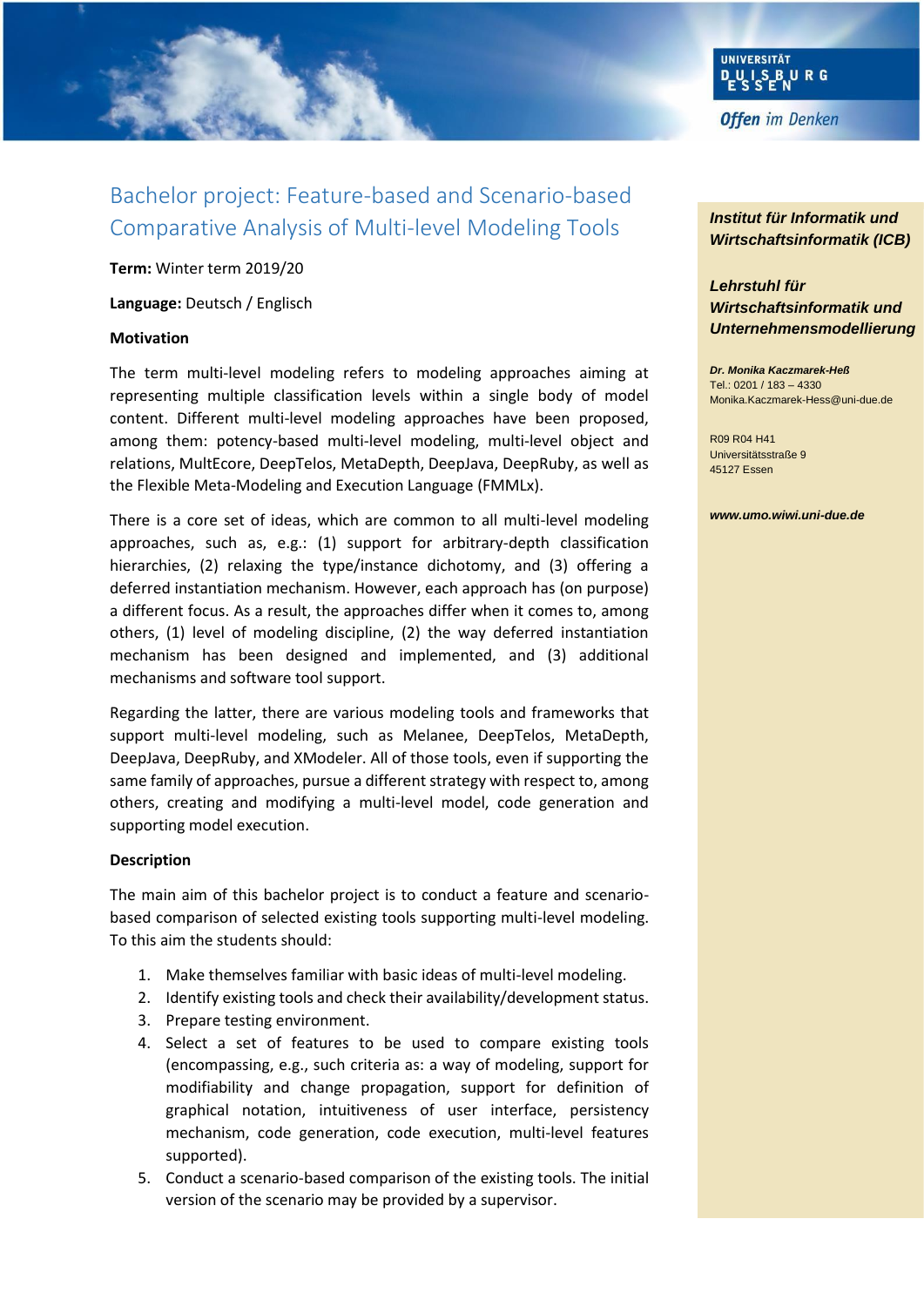6. Perform a critical analysis of the maturity of the currently available tools.

## **Expected outcomes**

A report pointing to identified tools and rationale for selection, description of configuration/testing environment, the description and justification of designed comparison framework, results of the feature-based comparison, description of the scenario and assumptions taken as well as results of the scenario-based comparison, final assessment of the maturity of the tools as well as recommendation regarding their further development. Testing environment set up at a remote virtual machine. A set of models implementing the scenario. In addition, a final presentation of the project results is expected.

## **Exemplary Introductory Literature:**

- Atkinson, C., Kühne, T.: The essence of multilevel metamodeling. In: Proc. of the 4th Int. Conf. on The Unified Modeling Language, Modeling Languages, Concepts, and Tools, pp. 19–33. Springer, London (2001)
- Atkinson, C., Kühne, T.: Reducing accidental complexity in domain models. SoSyM 7(3), 345–359 (2008)
- Atkinson, C., Kühne, T.: On evaluating multi-level modeling. In: L. Burgueno, et al. (eds.) Proc. of the 4th Inter. Workshop on Multi-Level Modeling (MULTI), pp. 274– 277. CEUR-WS.org (2017)
- Atkinson, C., Gerbig, R., Kühne, T.: Comparing multi-level modeling approaches. In: MULTI 2014: Proceedings of the Workshop on Multi-Level Modelling co-located with ACM/IEEE 17th International Conference on Model Driven Engineering Languages & Systems (MoDELS 2014) Valencia, Spain, September 28, 2014, vol. 1286, pp. 53–61.
- Frank, U.: Multilevel modeling toward a new paradigm of conceptual modeling and information systems design. BISE 6(6), 319–337 (2014)
- Jeusfeld, M.A., Neumayr, B.: Deeptelos: Multi-level modeling with most general instances. In: I. Comyn-Wattiau, K. Tanaka, I.Y. Song, S. Yamamoto, M. Saeki (eds.) Conceptual Modeling, pp. 198–211. Springer International Publishing, Cham (2016)
- Kühne, T., Schreiber, D.: Can programming be liberated from the two-level style: Multi-level programming with deepjava. SIGPLAN Not. 42(10), 229– 244 (2007)
- de Lara, J., Guerra, E.: Deep meta-modelling with metadepth. In: J. Vitek (ed.) Objects, Models, Components, Patterns, pp. 1–20. Springer Berlin Heidelberg, Berlin, Heidelberg (2010)
- de Lara, J., Guerra, E., Cobos, R., Moreno-Llorena, J.: Extending Deep Meta-Modelling for Practical Model-Driven Engineering. The Computer Journal 57(1), 36–58 (2012)
- Macias, F., Rutle, A., Stolz, V.: Multecore: Combining the best of fixed-level and multilevel metamodelling. In: C. Atkinson, G. Grossmann, T. Clark (eds.) Proceedings of the 3rd International Workshop on Multi-Level Modelling, CEUR Workshop Proceedings, vol. 1722, pp. 66–75. CEUR-WS.org (2016)
- Macias, F., Rutle, A., Stolz, V., Rodriguez-Echeverria, R., Wolter, U.: An approach to flexible multilevel modelling. Enterprise Modelling and Information Systems Architectures 13, 10:1–10:35 (2018)
- Neumayr, B., Schuetz, C.G., Horner, C., Schrefl, M.: Deepruby: Extending ruby with dual deep instantiation. In: L. Burgueno, J. Corley, N. Bencomo, P.J.